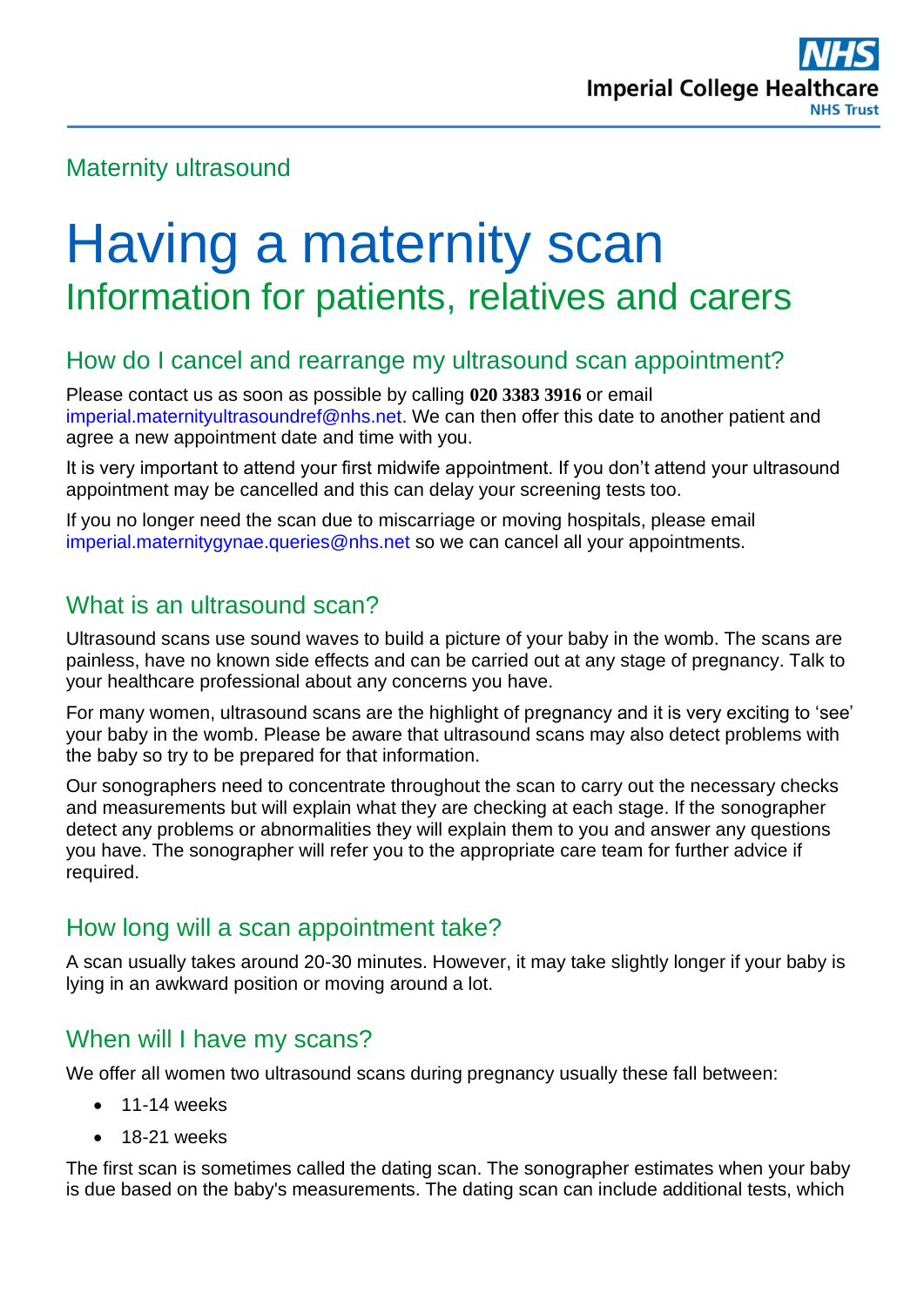are part of the combined test (screening for Down's, Edward's and Patau's syndromes). For more information please refer to the booklet, *Screening tests for you and your baby* which can be found at the following link: [https://www.nhs.uk/conditions/pregnancy-and-baby/screening](https://www.nhs.uk/conditions/pregnancy-and-baby/screening-tests-in-pregnancy/)[tests-in-pregnancy/](https://www.nhs.uk/conditions/pregnancy-and-baby/screening-tests-in-pregnancy/)

The second scan offered is called the anomaly scan or mid-pregnancy scan and usually takes place between 18 and 21 weeks of pregnancy. This scan checks for any internal problems with your baby detectable at this time.

## When will I get the results?

In most cases the sonographer will be able to tell you the results of the scan at the time. However, if you choose to have the combined or quadruple tests (screening tests for Down's, Edward's and Patau's syndromes) we will send you the result in the post.

Occasionally, we may need to refer you to a specialist if the scan findings are uncertain.

#### What can an ultrasound scan be used for?

An ultrasound scan can be used to:

- check your baby's size, which gives a better idea of how many weeks pregnant you are. Your due date, which is originally calculated from the first day of your last period, will be adjusted according to the ultrasound measurements
- check whether you're having more than one baby
- detect any abnormalities

#### Do I have to have ultrasound scans?

No, not if you don't want to. Some people want to find out more about their baby's health and development while others don't. We will respect your decision if you decide not to have the scans and your antenatal care will continue as normal. You should discuss any concerns at your first midwife appointment which should occur before your first scan.

## Can I bring a partner, family member or friend with me to my scan during Covid-19?

At the moment we are asking women to come to their scan appointments unaccompanied due to Covid-19 precautions. Unfortunately, this means you can't bring children to your appointment. Although the Government guidance has recently changed to encourage Trusts to allow partners to come to scans, we still need to maintain physical distancing to keep our patients, partners and staff safe.

Many of our waiting areas and scan rooms are simply not large enough to allow for the twometre distances we need to observe. We are working hard to find sustainable ways to overcome these challenges and we hope to be able to make changes soon. In the meantime, we will do all we can to accommodate individual patients' needs. We encourage you to speak to your midwife or care team if you need someone to accompany you to your appointments to support with communication or health or social care needs.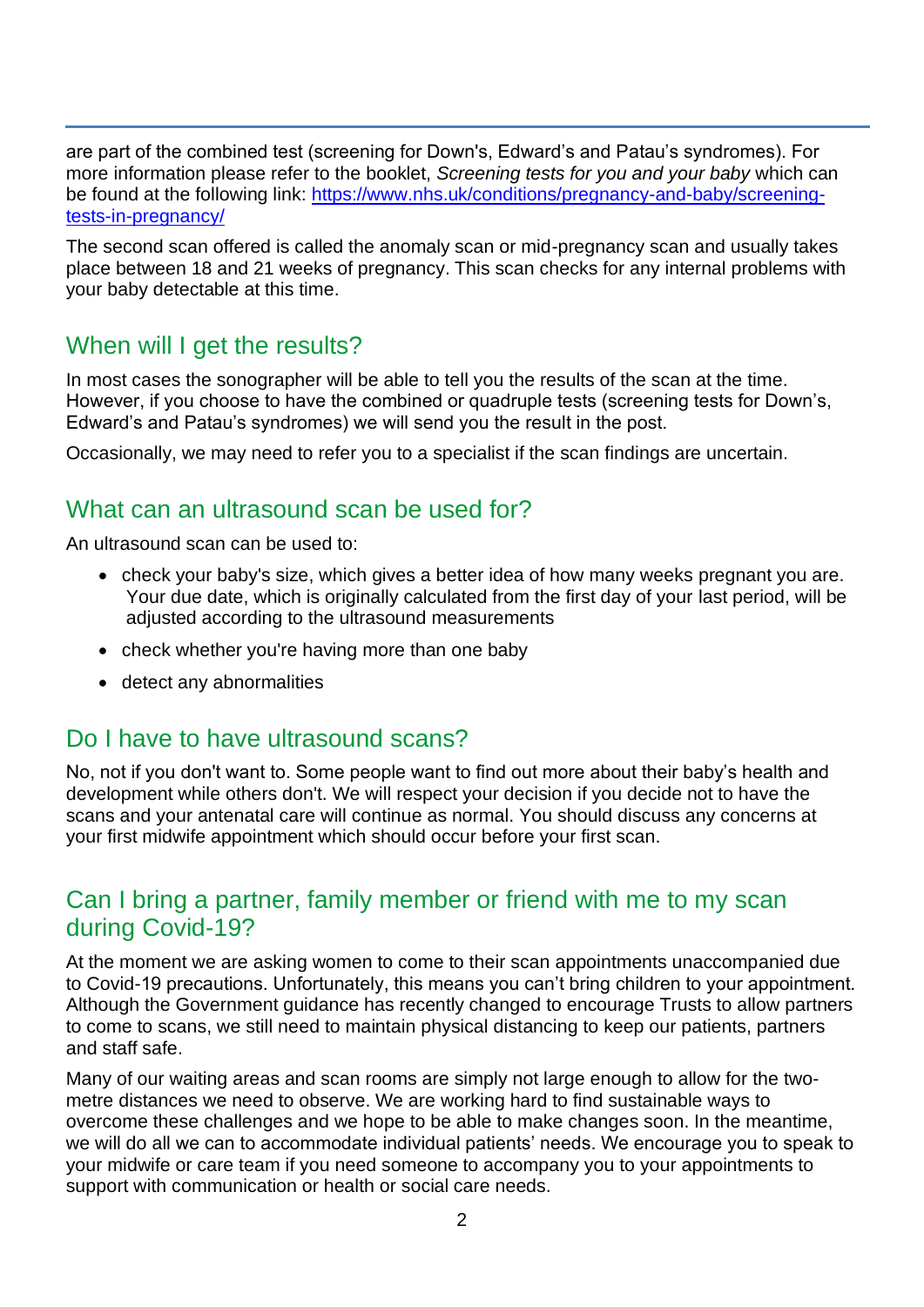# Can you tell me if I'm having a girl or boy?

If you want to find out the sex of your baby you can usually do so during the mid-pregnancy scan. Please tell the sonographer at the start of the scan that you wish to find out. Please understand that the scan is a medical examination to look for structural problems with the baby and that checking the sex is not its primary purpose. The sonographer is not able to be 100 per cent certain of the baby's sex and will only be able to verbally inform you.

# Can I have a picture of my baby?

Scan photos are available at £5 per image or £10 for three images. Please tell us during your scan if you would like to buy the photos.

The sonographer needs to concentrate fully on examining your baby during the scan and thus filming is not allowed.

# What happens on the day of the scan?

**Please arrive 15 minutes before your appointment time to register,** and follow the physical distancing rules (keep a two-metre distance from others), wear a face covering and sanitise your hands when you come into hospital.

Please check-in with the receptionist in the maternity ultrasound department. Your appointment letter will tell you which hospital to attend. Please do not empty your bladder on arrival as it can be very useful and improve image quality if your bladder is reasonably but not uncomfortably full.

This video explains what to expect in more detail. [https://www.nhs.uk/video/Pages/what-happens-at-scans-and-will-they-tell-me.aspx](https://www.nhs.uk/conditions/pregnancy-and-baby/screening-tests-in-pregnancy/)

You can also find more information on scans here: <https://www.nhs.uk/conditions/pregnancy-and-baby/ultrasound-anomaly-baby-scans-pregnant/>